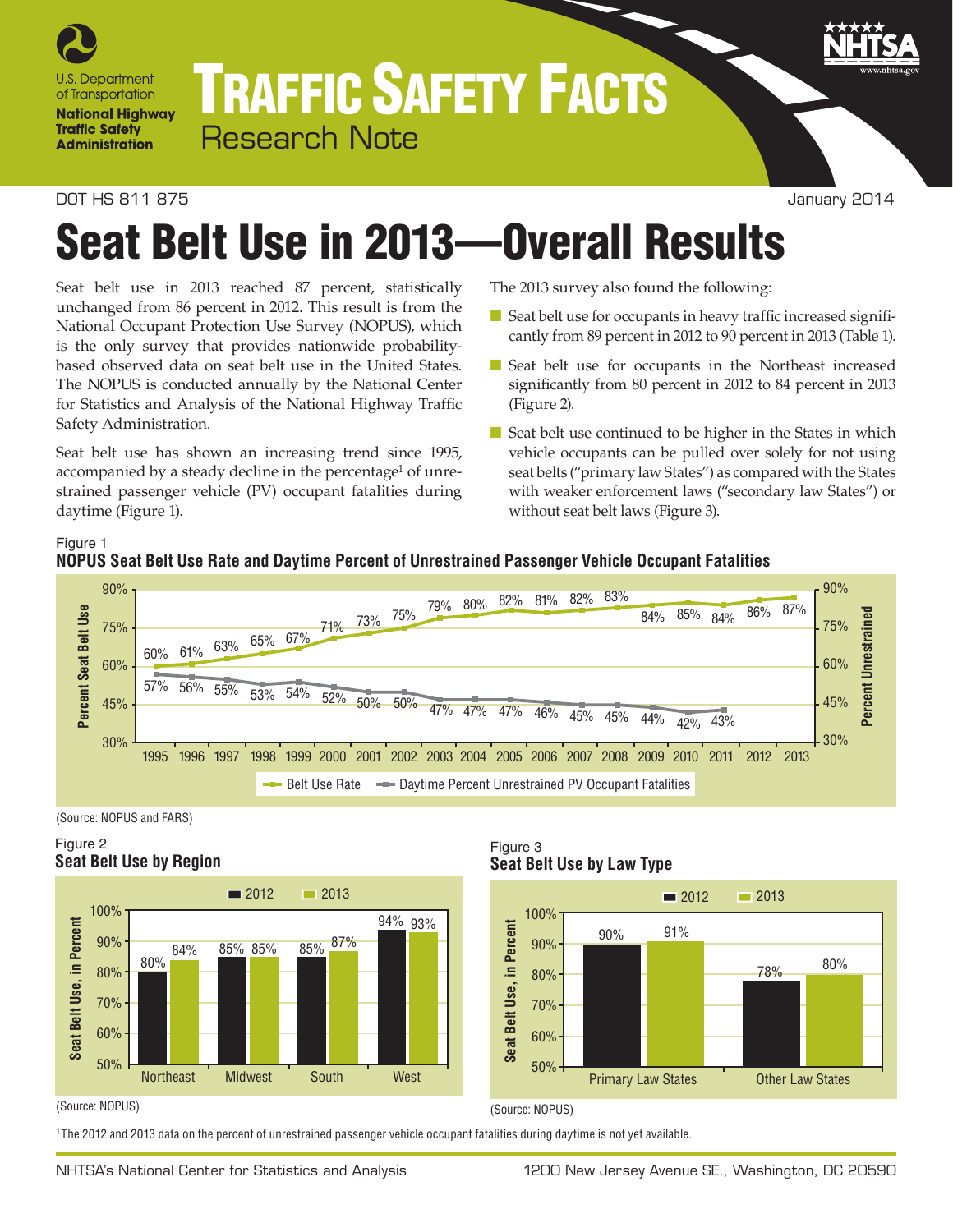#### Table 1 **Seat Belt Use by Major Characteristics**

|                                       |                             | 2012                              | 2013                        |                                   | 2012 - 2013 Change       |                                  |
|---------------------------------------|-----------------------------|-----------------------------------|-----------------------------|-----------------------------------|--------------------------|----------------------------------|
|                                       |                             | <b>Confidence That Use Is</b>     |                             | <b>Confidence That Use Is</b>     | <b>Change in</b>         | <b>Confidence in a</b>           |
| Occupant Group <sup>1</sup>           | <b>Belt Use<sup>2</sup></b> | High or Low in Group <sup>3</sup> | <b>Belt Use<sup>2</sup></b> | High or Low in Group <sup>3</sup> | <b>Percentage Points</b> | <b>Change in Use<sup>4</sup></b> |
| <b>All Occupants</b>                  | 86%                         |                                   | 87%                         |                                   | $\mathbf{1}$             | 74%                              |
| <b>Drivers</b>                        | 87%                         | 100%                              | 88%                         | 100%                              | 1                        | 86%                              |
| <b>Right-Front Passengers</b>         | 84%                         | 100%                              | 85%                         | 100%                              | $\mathbf{1}$             | 13%                              |
| Occupants in States With <sup>5</sup> |                             |                                   |                             |                                   |                          |                                  |
| <b>Primary Enforcement Laws</b>       | 90%                         | 100%                              | 91%                         | 100%                              | 1                        | 84%                              |
| <b>Secondary Enforcement Laws</b>     | 78%                         | 100%                              | 80%                         | 100%                              | $\overline{2}$           | 42%                              |
| <b>Occupants Traveling on</b>         |                             |                                   |                             |                                   |                          |                                  |
| <b>Expressways</b>                    | 91%                         | 100%                              | 91%                         | 100%                              | $\theta$                 | 12%                              |
| <b>Surface Streets</b>                | 83%                         | 100%                              | 84%                         | 100%                              | 1                        | 89%                              |
| Occupants Traveling in                |                             |                                   |                             |                                   |                          |                                  |
| <b>Fast Traffic</b>                   | 90%                         | 100%                              | 90%                         | 100%                              | 0                        | 47%                              |
| Medium-Speed Traffic                  | 84%                         | 99%                               | 86%                         | 99%                               | $\sqrt{2}$               | 78%                              |
| <b>Slow Traffic</b>                   | 80%                         | 100%                              | 80%                         | 100%                              | $\mathbf 0$              | 3%                               |
| Occupants Traveling in                |                             |                                   |                             |                                   |                          |                                  |
| <b>Heavy Traffic</b>                  | 89%                         | 100%                              | 90%                         | 100%                              | 1                        | 91%                              |
| <b>Moderately Dense Traffic</b>       | 85%                         | 90%                               | 86%                         | 91%                               | 1                        | 73%                              |
| <b>Light Traffic</b>                  | 74%                         | 100%                              | 74%                         | 100%                              | $\mathbf{0}$             | 5%                               |
| <b>Occupants Traveling Through</b>    |                             |                                   |                             |                                   |                          |                                  |
| <b>Light Precipitation</b>            | 86%                         | 60%                               | 85%                         | 98%                               | $-1$                     | 37%                              |
| Light Fog                             | 99%                         | 100%                              | 94%                         | 97%                               | $-5$                     | 84%                              |
| <b>Clear Weather Conditions</b>       | 86%                         | 93%                               | 87%                         | 79%                               | 1                        | 84%                              |
| Occupants in                          |                             |                                   |                             |                                   |                          |                                  |
| <b>Passenger Cars</b>                 | 87%                         | 99%                               | 88%                         | 100%                              | 1                        | 83%                              |
| Vans and SUVs                         | 89%                         | 100%                              | 90%                         | 100%                              | 1                        | 59%                              |
| <b>Pickup Trucks</b>                  | 77%                         | 100%                              | 78%                         | 100%                              | $\mathbf{1}$             | 47%                              |
| Occupants in the                      |                             |                                   |                             |                                   |                          |                                  |
| Northeast                             | 80%                         | 98%                               | 84%                         | 92%                               | 4                        | 97%                              |
| Midwest                               | 85%                         | 75%                               | 85%                         | 93%                               | $\mathbf 0$              | 9%                               |
| South                                 | 85%                         | 67%                               | 87%                         | 56%                               | $\overline{2}$           | 88%                              |
| West                                  | 94%                         | 100%                              | 93%                         | 100%                              | -1                       | 84%                              |
| Occupants in                          |                             |                                   |                             |                                   |                          |                                  |
| <b>Urban Areas</b>                    | 86%                         | 53%                               | 87%                         | 53%                               | 1                        | 45%                              |
| <b>Suburban Areas</b>                 | 87%                         | 97%                               | 88%                         | 98%                               | 1                        | 70%                              |
| <b>Rural Areas</b>                    | 84%                         | 93%                               | 85%                         | 97%                               | $\mathbf{1}$             | 55%                              |
| <b>Occupants Traveling During</b>     |                             |                                   |                             |                                   |                          |                                  |
| Weekdays                              | 86%                         | 92%                               | 87%                         | 99%                               | 1                        | 68%                              |
| Weekday Rush Hours                    | 86%                         | 65%                               | 87%                         | 82%                               | 1                        | 61%                              |
| Weekday Non-Rush Hours                | 85%                         | 65%                               | 86%                         | 82%                               | 1                        | 67%                              |
| Weekends                              | 87%                         | 92%                               | 88%                         | 99%                               | 1                        | 72%                              |

 $^{\rm 1}$  Drivers and right-front passengers of passenger vehicles with no commercial or government markings.

2 Use of shoulder belts observed between the hours of 7 a.m. and 6 p.m.

 $^3$  The statistical confidence that use in the occupant group (e.g., occupants in urban areas) is higher or lower than use in the corresponding complementary occupant group (e.g., occupants in suburban and rural areas). Confidences that meet or exceed 90 percent are formatted in boldface type. Confidences are rounded to the nearest percentage point, and so confidences reported as "100 percent" are between 99.5 percent and 100.0 percent.

4 The degree of statistical confidence that the 2013 use rate is different from the 2012 rate.

5 Use rates reflect the laws in effect at the time data were collected.

Data Source: National Occupant Protection Use Survey, National Highway Traffic Safety Administration, National Center for Statistics and Analysis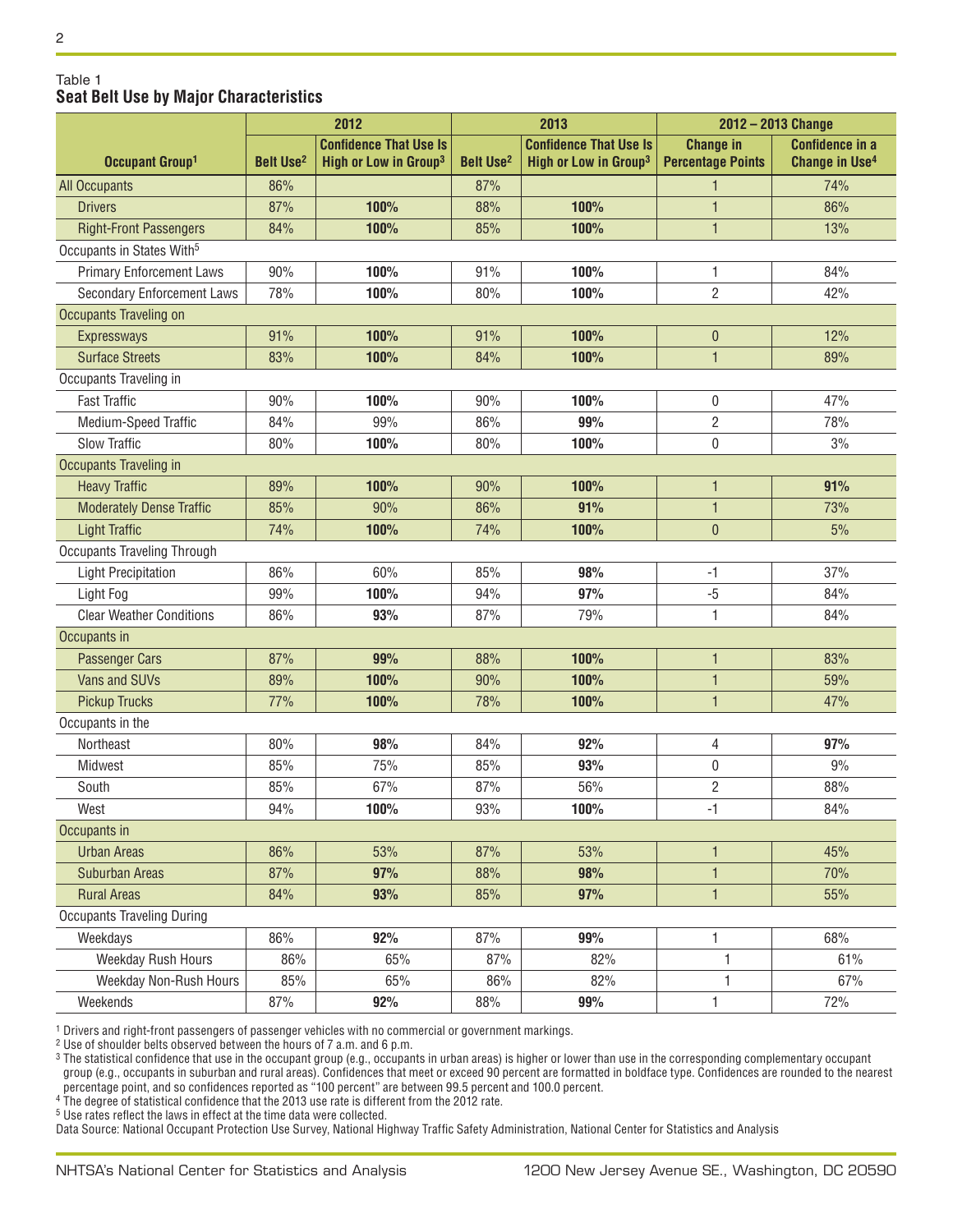## **Survey Methodology**

The National Occupant Protection Use Survey is the only nationwide probability-based observational survey of seat belt use in the United States. The survey observes seat belt use as it actually occurs at randomly selected roadway sites, and thus provides the best tracking of the extent to which passenger vehicle occupants in this country are buckling up.

#### Table 2 **Sites, Vehicles, and Occupants\* Observed**

| <b>Numbers of</b>               | 2012   | 2013   | <b>Percentage Change</b> |
|---------------------------------|--------|--------|--------------------------|
| Sites Observed <sup>+</sup>     | 1.586  | 1.584  | $-0.13%$                 |
| <b>Vehicles Observed</b>        | 73.460 | 72.907 | $-0.75%$                 |
| Occupants Observed <sup>*</sup> | 93,008 | 91,850 | $-1.25%$                 |

\*Drivers and right-front passengers only.

†This number represents the number of sites where data was collected; during the transition from the old sample this number represented the number of sites in the NOPUS sample.

The survey data is collected by sending trained observers to probabilistically sampled roadways, who observe passenger vehicles between the hours of 7 a.m. and 6 p.m. Observations are made either while standing at the roadside or, in the case of expressways, while riding in a vehicle in the traffic. In order to capture the true behavior of passenger vehicle occupants, the NOPUS observers do not stop vehicles or interview occupants. The 2013 NOPUS data was collected between June 3 and June 13, 2013, while the 2012 data was collected between June 4 and June 17, 2012.

The NOPUS uses a complex, multistage probability sample, statistical data editing, imputation of unknown values, and complex estimation procedures. The sample sites for the 2013 NOPUS were entirely from the 2006 NOPUS sample redesign without incorporating any sites from the old design. During the transitional years between 2006 and 2010, sample sites were chosen both from the new design and the old design. Prior to 2006, sample sites were from the old design only. Table 2 shows the observed sample sizes of the 2013 NOPUS Moving Traffic Survey. A total of 91,850 occupants were observed in the 72,907 vehicles at the 1,584 data collection sites.

Because the NOPUS sites were selected probabilistically, we can analyze the statistical significance of its results. Statistically significant increases in seat belt use between 2012 and 2013 are identified in Table 1 by having a result that is 90 percent or greater in the table's column 7. Statistical confidences that use in a given occupant group, e.g., occupants in the Midwest, is higher or lower than in the complementary occupant group, e.g., occupants in the Northeast, South, and West, are provided in columns 3 and 5 of Table 1. Such comparisons are made within categories, such as road type, delineated by changes in row shading in the table. The exception to this is the grouping "Occupants Traveling During …," in which weekdays are compared to weekends, and weekday rush hours to weekday non-rush hours.

Data collection, estimation, and variance estimation for the NOPUS are conducted by Westat, Inc., under the direction of the National Center for Statistics and Analysis in NHTSA under Federal contract number DTNH22-13-C-00084.

| Table 3        |               |                                                 |        |
|----------------|---------------|-------------------------------------------------|--------|
|                |               | States With Primary Enforcement Seat Belt Laws* |        |
| <b>Alahama</b> | <b>Alaska</b> | <b>Arkaneae</b>                                 | Calife |

| <b>Alabama</b>     | Alaska            | <b>Arkansas</b>      | California          |
|--------------------|-------------------|----------------------|---------------------|
| Connecticut        | <b>Delaware</b>   | District of Columbia | <b>Florida</b>      |
| Georgia            | Hawaii            | <b>Illinois</b>      | Indiana             |
| lowa               | Kansas            | Kentucky             | Louisiana           |
| <b>Maine</b>       | <b>Maryland</b>   | Michigan             | <b>Minnesota</b>    |
| <b>Mississippi</b> | <b>New Jersey</b> | <b>New Mexico</b>    | New York            |
| North Carolina     | Oklahoma          | Oregon               | <b>Rhode Island</b> |
| South Carolina     | <b>Tennessee</b>  | <b>Texas</b>         | Washington          |
| Wisconsin          |                   |                      |                     |

\*States with laws in effect as of May 31, 2013.

Please note that the primary seat belt law in West Virginia took effect on July 1, 2013.

## **Definitions**

Under NOPUS observation protocols, a driver or right-front passenger is considered "belted" if a shoulder belt appears to be across the front of the body.

A jurisdiction that can enforce traffic laws, such as a State or the District of Columbia, has a "primary enforcement law" if occupants can be ticketed simply for not using their seat belts. Under "secondary enforcement laws" occupants must be stopped for another violation, such as an expired license tag, before being cited for seat belt nonuse. As of May 31, 2013, primary laws were in effect in 32 States and the District of Columbia, 17 States had secondary laws, and 1 State (New Hampshire) effectively has no seat belt laws. (In New Hampshire, it is legal for occupants over age 18 to ride unbelted.) Table 3 provides a list of the States with "primary enforcement laws." The primary seat belt law in West Virginia took effect on July 1, 2013.

"Expressways" are defined to be roadways with limited access, while "surface streets" comprise all other roadways. "Rush hours" is defined to comprise the time periods 7 – 9:30 a.m. and 3:30 – 6 p.m.

A roadway is defined to have "fast traffic" if during the observation period the average speed of passenger vehicles that pass the observer(s) exceeds 50 mph, with "medium-speed traffic" defined as 31 – 50 mph and "slow traffic" defined as 30 mph or slower.

A roadway is defined to have "heavy traffic" if the average number of vehicles on the roadway during the observation period is greater than 5 per lane per mile, with "moderately dense traffic" defined as greater than 1 but less than or equal to 5 vehicles per lane per mile, and "light traffic" as less than or equal to 1 vehicle per lane per mile. Please note that